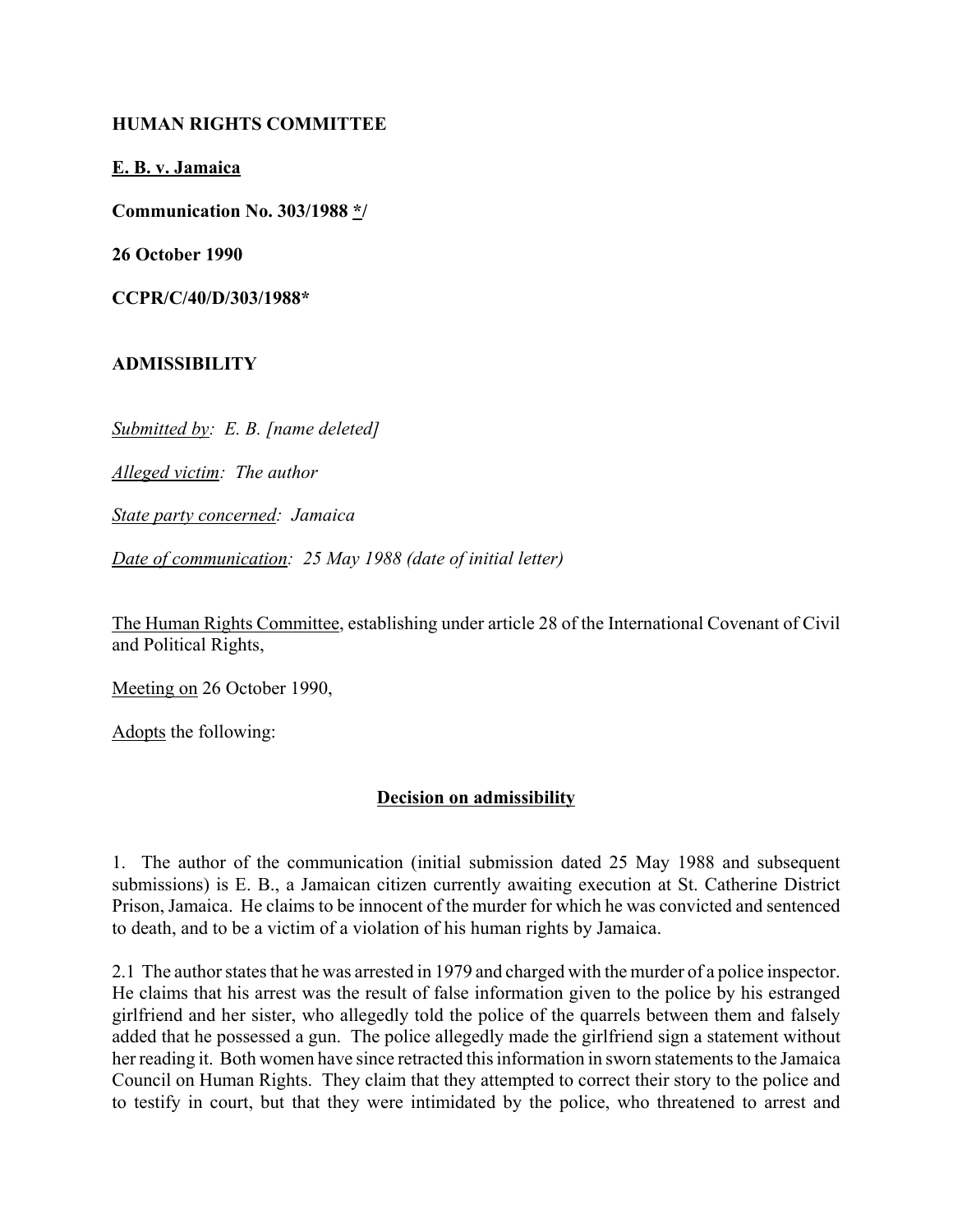prosecute them for perjury should they retract their initial testimony.

2.2 The author claims that the police used five "bogus" witnesses in the identification parade, three of whom, including a police officer and a home guard, purported to identify him. A Jamaican citizen assisting the author on a private basis claims to have spoken to several people who confirm that none of these individuals was in the area on the day of the crime. The author further points out that he was unrepresented during the parade, and that no court official attended it, which he claims to be in violation of the Jamaican Constitution.

2.3 The author claims that his court-appointed counsel refused to call witnesses on his behalf, although he had requested him to do so. He adds that the attorney failed to represent him properly, allegedly because of their membership in rival political parties.

2.4 The author further observes that several individuals, including the owner of a shop close to where the murder occurred, L. N., attest that he had not been present at the scene of the crime. L. N. claims to have seen two men struggling with the victim, to have heard the fatal shots and to have recovered the murder weapon. He gave evidence to the police during the preliminary enquiry but did not participate in the identification parade nor was he called as a witness at trial. The murder weapon allegedly was not tendered as evidence in court. L. N. made a sworn statement, dated 24 February 1987, to this effect to the Jamaican Council on Human Rights; he has since died.

2.5 The author states that he has secured the pro bono assistance of a London law firm for purposes of a petition for special leave to appeal to the Judicial Committee of the Privy Council. He states that the Jamaican courts, however, have only provided his representatives with the notes of evidence and the copy of an oral judgment dismissing his appeal. He fears that in the absence of a reasoned judgment from the Court of Appeal, his petition for special leave to appeal would inevitably be dismissed. On 29 August 1990, author's counsel confirmed that he had not obtained the written judgment of the Court of Appeal, adding, however, that leading counsel has already prepared a draft petition for special leave to appeal, and that he endeavours to place the case before the Judicial Committee.

3. By decision of 8 July 1988, the Working Group of the Human Rights Committee transmitted the communication to the State party and requested it, under rule 91 of the rules of procedure, to provide information and observations relevant to the question of the admissibility of the communication and to provide the Committee with the texts of the written judgments in the case. The Working Group further requested the State party, pursuant to rule 86 of the rules of procedure, not to carry out the death sentence against the author while his communication was under consideration by the Committee.

4. In its submission under rule 91, dated 8 December 1988, the State party contends that the communication is inadmissible under article 5, paragraph 2(b), of the Optional Protocol, on the ground of non-exhaustion of domestic remedies, because the author may still petition the Judicial Committee of the Privy Council for special leave to appeal, pursuant to Section 110 of the Jamaican Constitution. The State party has not forwarded to the author or the Committee copies of the judgments in the case.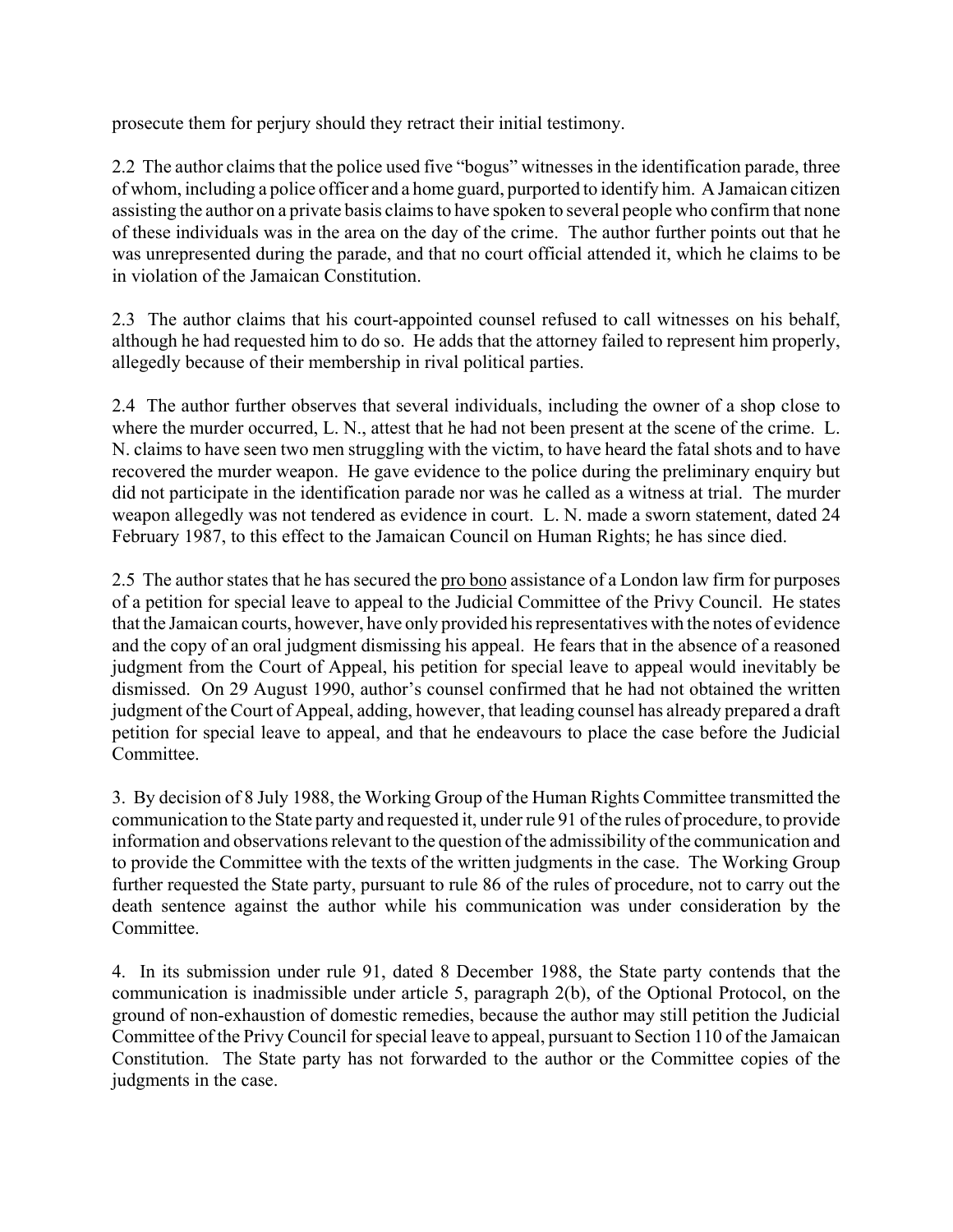5.1 Before considering any claims contained in a communication, the Human Rights Committee must, in accordance with rule 87 of its rules of procedure, decide whether or not it is admissible under the Optional Protocol to the Covenant.

5.2 The Committee has ascertained, as it is required to do under article 5, paragraph 2(a), of the Optional Protocol, that the matter has not been submitted to another instance of international investigation or settlement.

5.3 With regard to the requirement of exhaustion of domestic remedies, the Committee has taken note of the State party's contention that the communication is inadmissible because of the author's failure to petition the Judicial Committee of the Privy Council for special leave to appeal. It observes that the author has secured pro bono legal representation from a London law firm for this purpose, after submitting his case to the Human Rights Committee, and that his representatives are endeavouring to file a petition for special leave to appeal on his behalf. While expressing concern about the apparent unavailability, so far, of a reasoned judgment from the Court of Appeal in the case, the Committee does not consider that a petition for special leave to appeal to the Judicial Committee of the Privy Council would be a priori ineffective and as such a remedy that authors need not exhaust before addressing a communication the Committee. It therefore finds that the requirements of article 5, paragraph 2(b), of the Optional Protocol have not been met.

5.4 With regard to the practical operation of the system of legal aid in Jamaica, the Committee stresses that article 14, paragraph 3(d), of the Covenant requires States parties to ensure proper legal assistance to persons accused of criminal offences at all stages of their trial and appeal, including appeals to the Judicial Committee of the Privy Council. In the light of article 6, paragraph 2, of the Covenant, it is imperative that whenever legal aid is provided, it must be sufficient to ensure that the trial can be conducted fairly.

6. The Human Rights Committee therefore decides:

 $\mathcal{L}_\text{max}$ 

(a) That the communication is inadmissible under article 5, paragraph (2(b), of the Optional Protocol;

(b) That the State party shall be requested to make all the relevant court documents available to the author and to his counsel without further delay, so as to permit an effective recourse to the Judicial Committee of the Privy Council;

(c) That, since this decision may be reviewed under rule 92, paragraph 2, of the Committee's rules of procedure upon receipt of a written request by or on behalf of the author containing information to the effect that the reasons for inadmissibility no longer apply, the State party shall be requested, under rule 86 of the Committee's rules of procedure, not to carry out the death sentence against the author before he has had reasonable time to complete the effective domestic remedies available to him and to request the Committee to review the present decision;

(d) That this decision shall be transmitted to the State party, to the author and to his counsel.